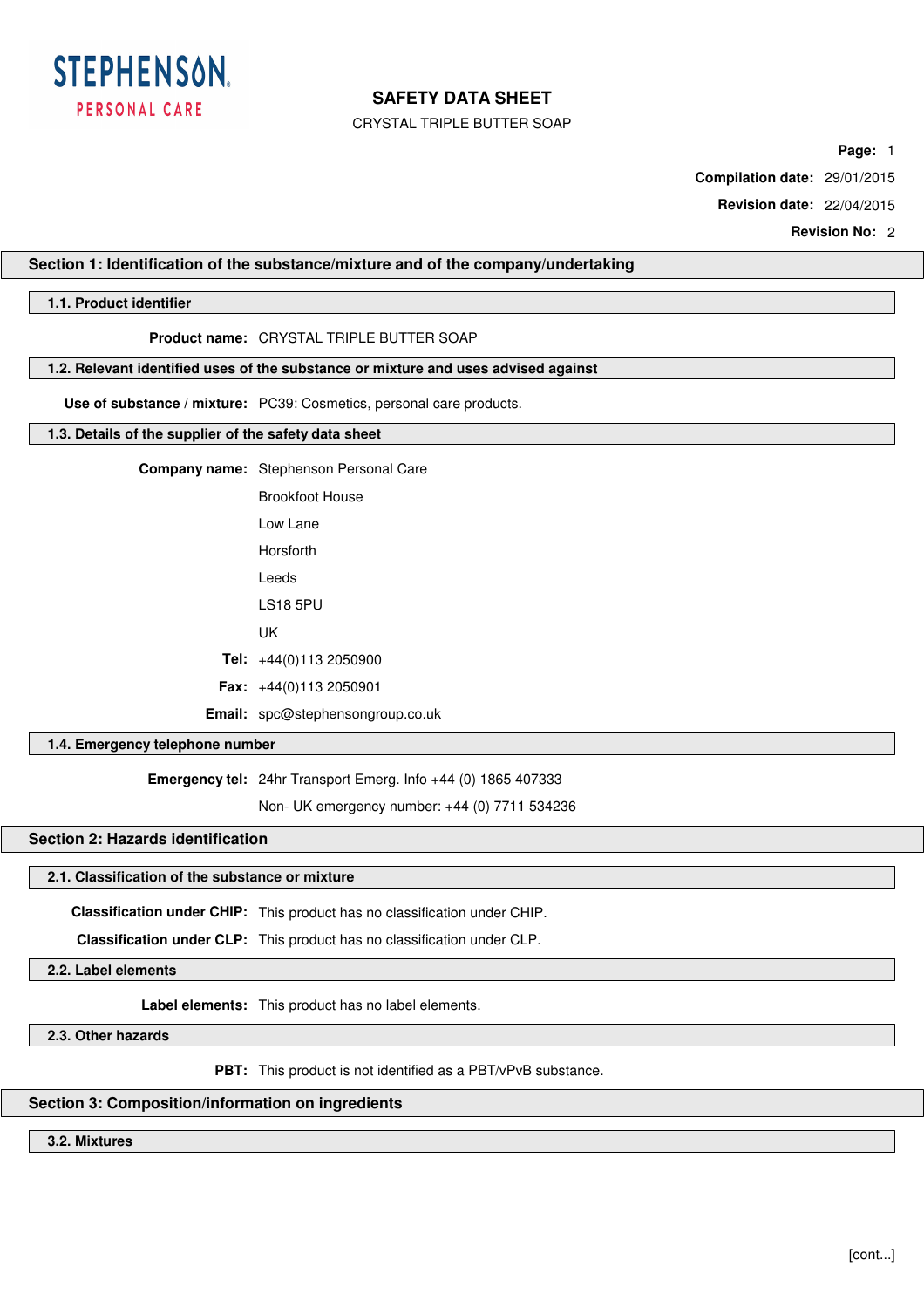### CRYSTAL TRIPLE BUTTER SOAP

**Page:** 2

### **Section 4: First aid measures**

**4.1. Description of first aid measures**

**Skin contact:** Wash immediately with plenty of soap and water.

**Eye contact:** Bathe the eye with running water for 15 minutes.

**Ingestion:** Do not induce vomiting. Wash out mouth with water.

**Inhalation:** Move to fresh air in case of accidental inhalation of vapours.

#### **4.2. Most important symptoms and effects, both acute and delayed**

**Skin contact:** There may be mild irritation at the site of contact.

**Eye contact:** There may be irritation and redness.

**Ingestion:** There may be soreness and redness of the mouth and throat.

**Inhalation:** There may be irritation of the throat with a feeling of tightness in the chest.

**4.3. Indication of any immediate medical attention and special treatment needed**

### **Section 5: Fire-fighting measures**

**5.1. Extinguishing media**

**Extinguishing media:** Suitable extinguishing media for the surrounding fire should be used.

### **5.2. Special hazards arising from the substance or mixture**

**5.3. Advice for fire-fighters**

## **Section 6: Accidental release measures**

## **6.1. Personal precautions, protective equipment and emergency procedures**

**Personal precautions:** Refer to section 8 of SDS for personal protection details.

**6.2. Environmental precautions**

#### **6.3. Methods and material for containment and cleaning up**

**Clean-up procedures:** Avoid all incompatible materials in clean-up procedure - see section 10 of SDS.

**6.4. Reference to other sections**

### **Section 7: Handling and storage**

#### **7.1. Precautions for safe handling**

**Handling requirements:** Ensure there is sufficient ventilation of the area.

### **7.2. Conditions for safe storage, including any incompatibilities**

**Storage conditions:** Store in a cool, well ventilated area.

**Suitable packaging:** Must only be kept in original packaging.

**7.3. Specific end use(s)**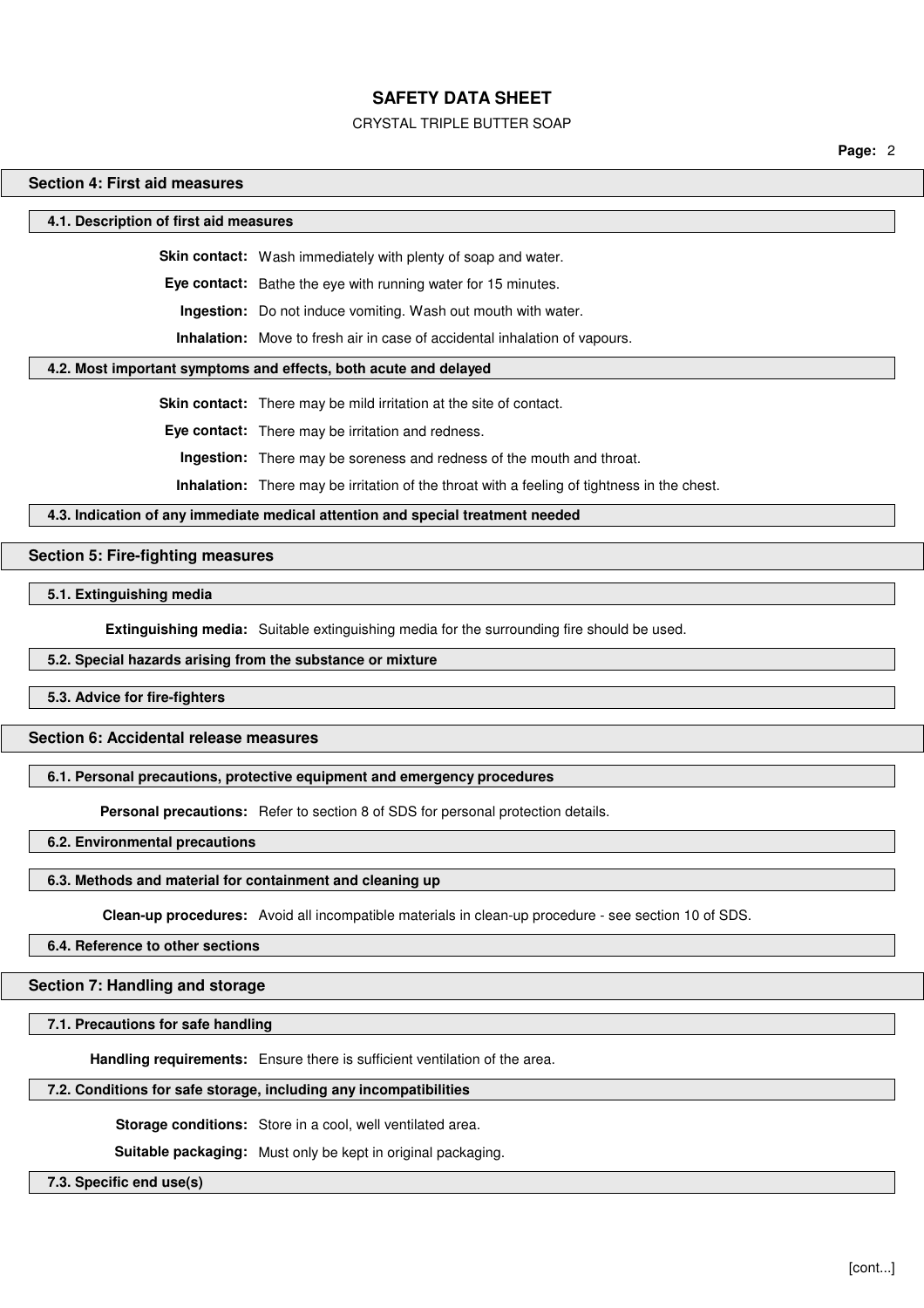# CRYSTAL TRIPLE BUTTER SOAP

**Page:** 3

# **Section 8: Exposure controls/personal protection**

#### **8.1. Control parameters**

**Workplace exposure limits:** No data available.

# **DNEL/PNEC Values**

**DNEL / PNEC** No data available.

#### **8.2. Exposure controls**

**Engineering measures:** Ensure there is sufficient ventilation of the area.

**Respiratory protection:** Respiratory protective device with particle filter.

**Hand protection:** Protective gloves.

**Eye protection:** Safety glasses.

**Skin protection:** Protective clothing.

### **Section 9: Physical and chemical properties**

#### **9.1. Information on basic physical and chemical properties**

**State:** Solid

**Colour:** Off-white

**Odour:** Characteristic odour

**Boiling point/range ℃:** >100 **pH:** 9-10

**9.2. Other information**

**Other information:** No data available.

### **Section 10: Stability and reactivity**

**10.1. Reactivity**

**Reactivity:** Stable under recommended transport or storage conditions.

**10.2. Chemical stability**

**Chemical stability:** Stable under normal conditions.

**10.3. Possibility of hazardous reactions**

**Hazardous reactions:** Hazardous reactions will not occur under normal transport or storage conditions.

**10.4. Conditions to avoid**

**Conditions to avoid:** Humidity. Sources of ignition.

**10.5. Incompatible materials**

**Materials to avoid:** Strong oxidising agents. Strong reducing agents.

# **10.6. Hazardous decomposition products**

# **Section 11: Toxicological information**